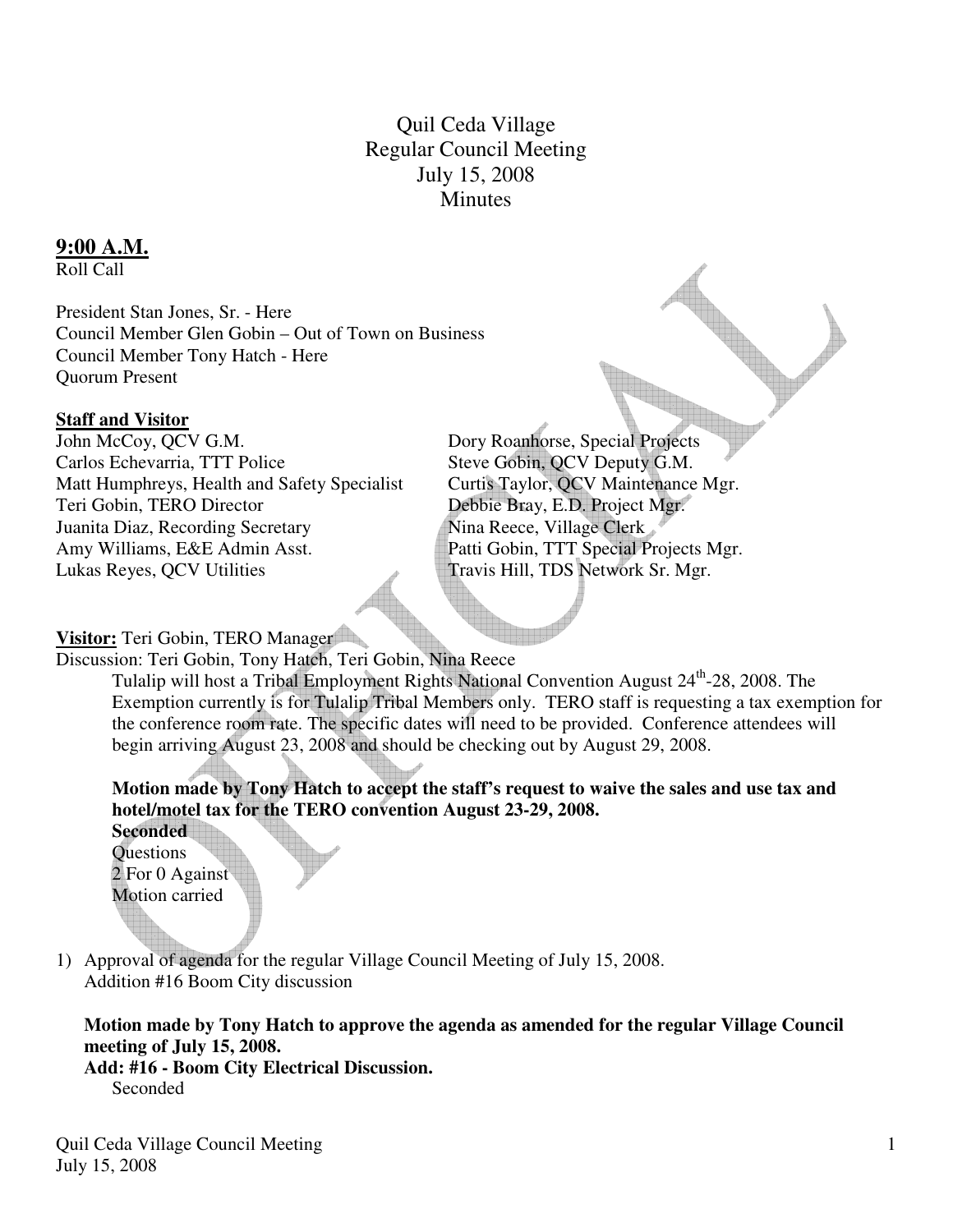Questions: 2 For 0 Against Motion carried

**2) Motion made by Tony Hatch to approve the minutes for the regular Village Council meeting of June 17, 2008 as written.** 

- Seconded **Ouestions** 2 For 0 Against Motion carried
- 3) Police Report-Carlos Echevarria

#### Hand Out

Discussion: Carlos Echevarria, Tony Hatch, Stan Jones, Sr., Steve Gobin, John McCoy, Nina Reece, Patti Gobin, Lukas Reyes

 There is no disable parking at this time at the amphitheater. Staff will review this and make sure that this is taken care of. The clean up of Boom City continues to be an issue. A resolution is needed for the B.O.D. to resolve the clean up procedures for the Boom City site. The tribal police have been patrolling the Village and are concerned about the number of vehicles, RVs, campers, semis and cars that are staying within the Village each night. Many of the surrounding cities have passed laws that limit the ability to park and camp on city streets or grounds. Staff will work with the legal department to create a trespass ordinance for Quil Ceda Village. The truckers and others that illegally park on Tribal land should not be allowed to stay. They should be asked to leave and and if they do not move then they should be towed and their company should be notified. Staff needs to be diligent about this issue. The south power center needs to be secured and monitored. A meeting needs to take place with the casino as well as all the businesses within the Village to inform them of our position on these types of activities. The Village needs law enforcement to enforce the no trespassing on private property. All of the vacant lots in the Village are private property and people cannot choose to ignore the no trespassing and towing signs and/or knock down the chains or gates to gain access.

4) On-Site Training Facilities Use Permit for Tulalip Tribal Properties by Marysville Fire Department. Discussion: Steve Gobin, Tony Hatch, Nina Reece

Tulalip has allowed District 12 into the hotel at least three times in the past. This hotel is the largest structure within District 12 so the fire department must conduct routine training on the site to be prepared if a disaster ever happens. Council wants to know why they need to use the entire Village property for other types of training exercises. Just because the hotel is here doesn't mean they must conduct all their training activities here. Apparently, the district does not have a facility to train at and would like to request that they use our site for training purposes but it would exclude Chelsea, Wal-Mart and other leased sites. Staff recommends that the Village Council allows this to take place. This would be quality assurance and ongoing training for the fire department. Coordination with Casino staff would need to be arranged for any training performed on their property. The legal department has reviewed and approved the permit.

### **Motion made by Tony Hatch to approve staff's recommendations to allow the permit for the Fire department to use the Hotel as a training site.**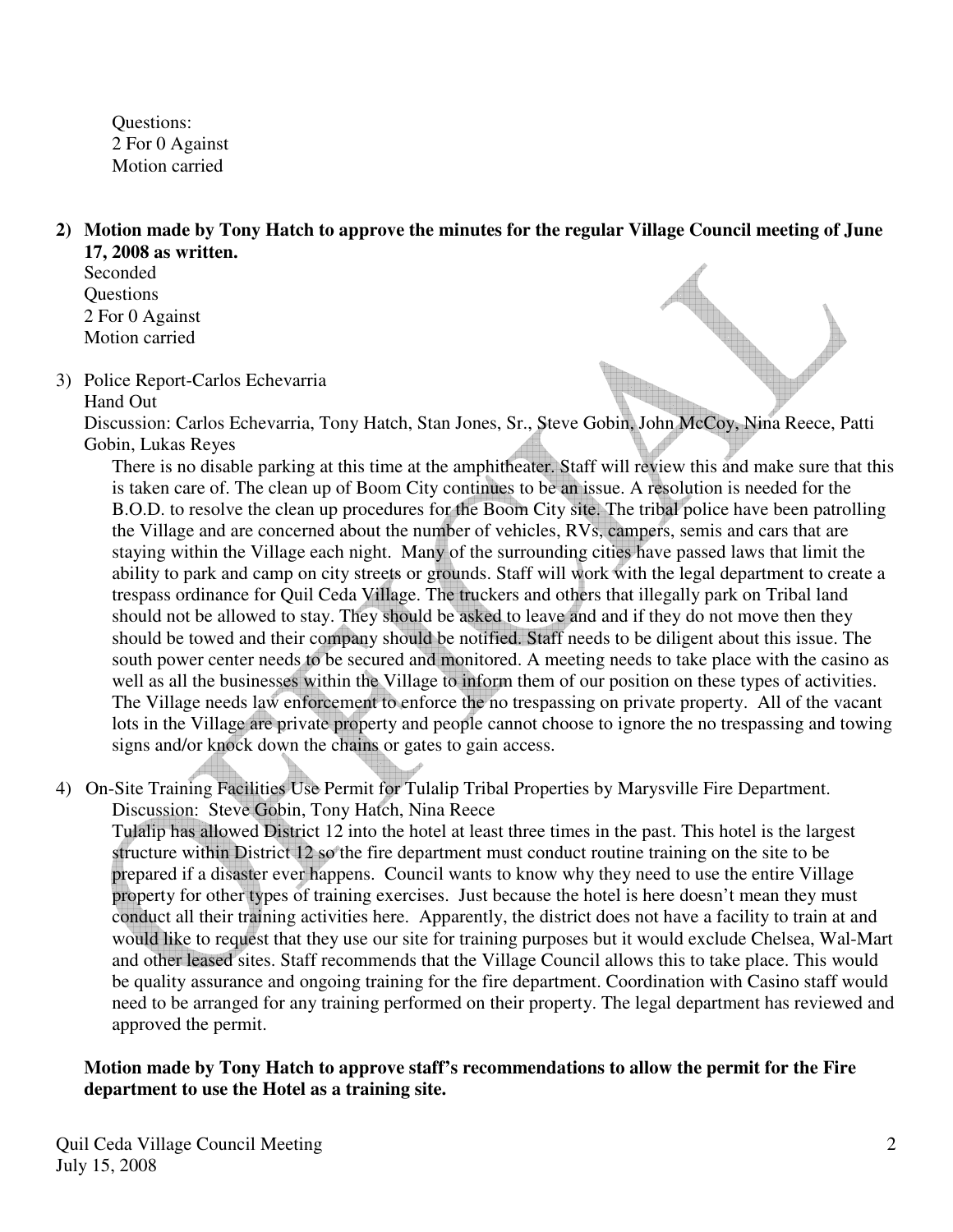Seconded

Question: Is this going to be brought to the full B.O.D. for further discussion. Yes, it has to because the agreement is between The Tulalip Tribes and Marysville Fire District. 2 For 0 against Motion carried

# **Engineering Services**

5) **Motion made by Tony Hatch to approve Resolution No. 2008-018 authorizing preparation of a PS & E on 93rd Place NE for an amount not to exceed \$12,000 with funding to come from the 2008 QCV Account 37-Roads.** 

Discussion: Debbie Bray,

At the last QCV council meeting this was discussed. Current lease language requires the opening of 93<sup>rd</sup> Place NE if certain conditions are met. Those conditions have not been met, yet, but the Tribe needs to begin planning for the road. This is just to begin the design phase for the road not the bridge. The main purpose of the road will be to allow large truck traffic to come into Home Depot, Wal-Mart and businesses in South Power Center thus keeping them off 34<sup>th</sup> Street.

 Seconded **Ouestions**  2 For 0 Against Motion carried

6) **Motion made by Tony Hatch to approve Resolution No. 2008-019 authorizing the design for a sewer line to run west from the pump station on 88th Street and north on 27th Avenue for an estimated total of up to \$20,000 with funding to come from the 01 budget.** 

Seconded **Ouestions**  2 For 0 Against Motion carried

- 7) Resolution No. 2008-020-VOID
- 8) **Motion made by Tony Hatch to approve Resolution No. 2008-021 authorizing an amendment to existing contract for the cleaning and sealing and painting of the MBR buildings to include the sealing of the inside of the effluent tanks due to deterioration of the cement patching of the cracks and painting of the pipes in back of the effluent building. FUNDING: Capital Improvements Fund: COST: Original resolution for an amount not to exceed \$160,000; new cost with amendment not to exceed \$200,000**

 Seconded **Questions**  2 For 0 Against Motion carried

9) **Motion made by Tony Hatch to approve Resolution No. 2008-022 authorizing the reimbursement of monies spent for the installation of water and sewer at the amphitheater with FUNDING: Strategic plan COST: \$24,685.00.**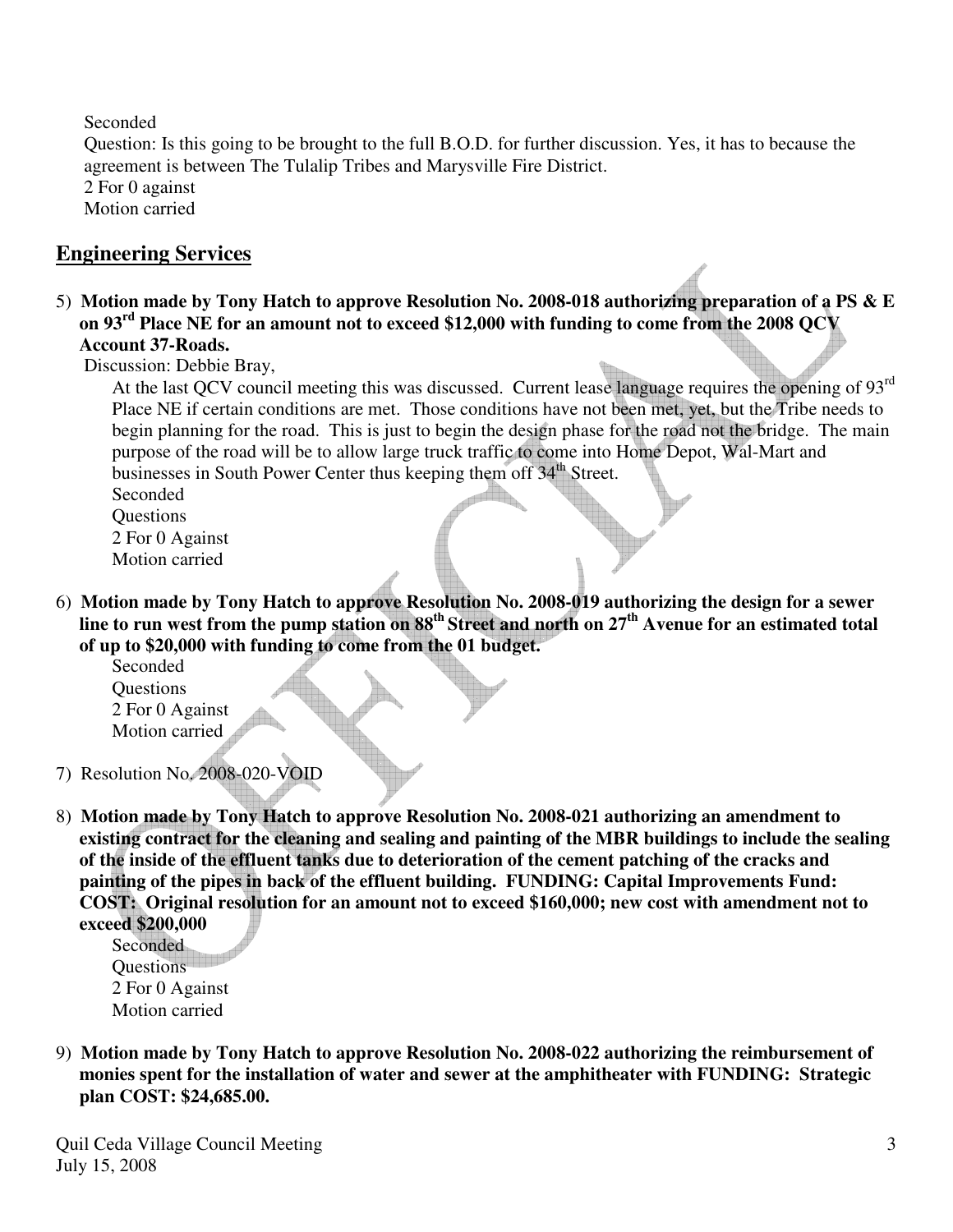Seconded **Questions** 2 For 0 Against Motion carried

## **Administration**

- 10) **Motion made by Tony Hatch to approve Resolution No. 2008-023 authorizing the transfer of tax revenue in the amount of \$ \$140,888.68 for the month of April 2008 into the Village general operating account.** 
	- Seconded Questions: 2 For 0 Against Motion carried
- 11) **Motion made by Tony Hatch to approve Resolution No. 2008-024 authorizing the transfer of tax revenue in the amount of \$184,871.89 for the month of May 2008 into the Village general operating account.**

Seconded Questions: 2 For 0 Against Motion carried

12) **Motion made by Tony Hatch to approve Resolution No. 2008-025 authorizing the transfer of tax revenue in the amount of \$176,531.84 for the month of June 2008 into the Village general operating account.** 

 Seconded Questions: 2 For 0 Against Motion carried

13) **Motion made by Tony Hatch to approve Resolution No. 2008-026 authorizing an increase to the Village Administration budget legal expense line item by \$75,000 which will be transferred to the Tribal Government Legal Department to support work the attorneys do on behalf of Quil Ceda Village. Funding will come from 2008 unallocated tax revenue leaving a balance of \$1,028,848.00 in reserve.** 

Discussion: John McCoy

 Staff is requesting that an attorney not be put on as a retainer. The money would pay for legal work done on behalf of the Village through the end of the year money will be requested for the 2009 calendar year for legal fees totaling \$150,000.00. This will allow QCV to use the attorneys for QCV needs.

 Seconded Questions: 2 For 0 against Motion carried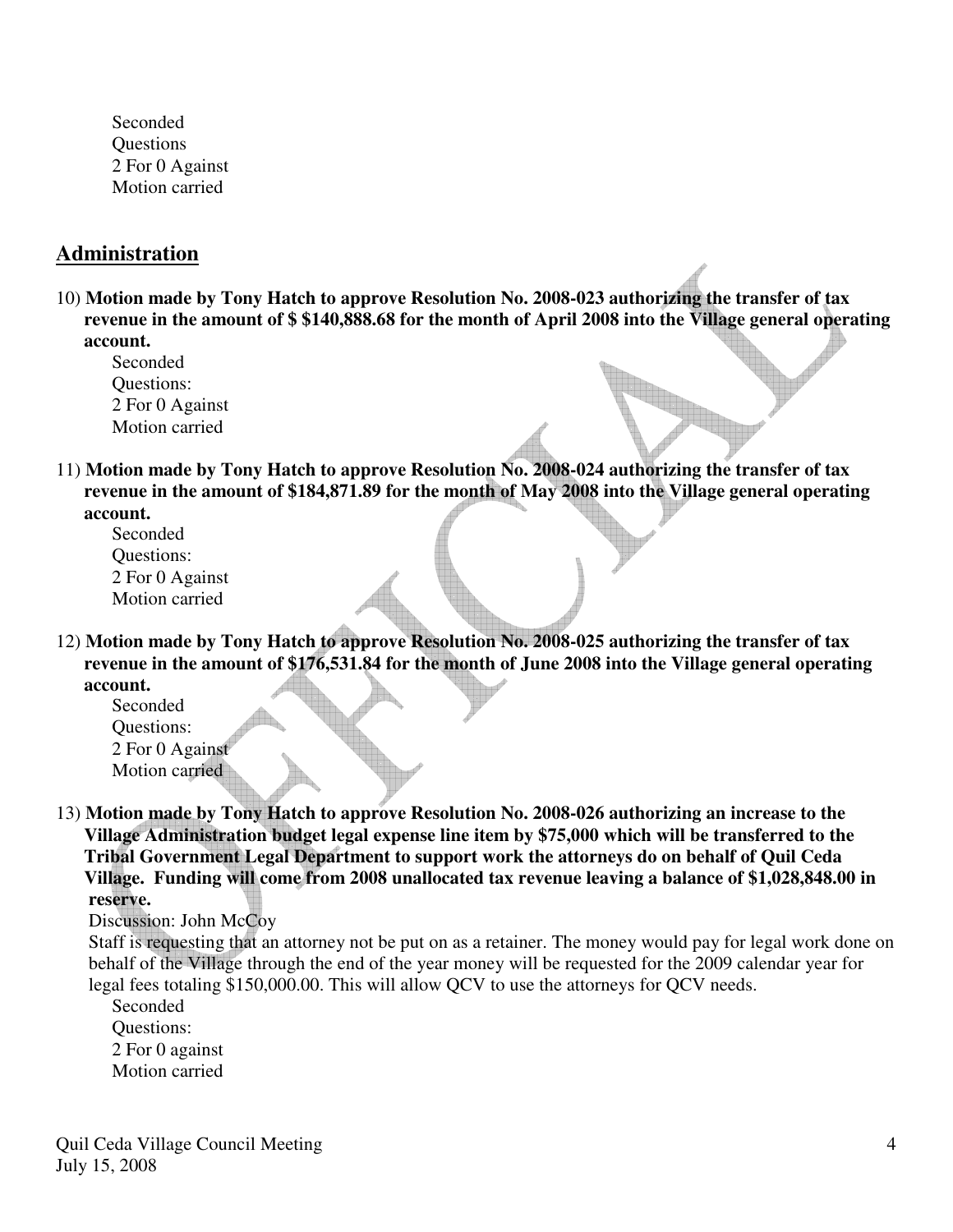## **Tulalip Data Services**

14) Resolution No. 2008-027 authorizing TDS to hire 5 additional FTE (4 Call Center and 1 Security) to support expansion of the TDS Call Center to 18 hours per day at an estimated cost of \$140,000. Discussion: Travis Hill, Tony Hatch, Debbie Bray, John McCoy, Nina Reece, This will be a 24/7 call center to support the hotel and all entities. Three positions will be entry level and two require A+ certification. This is not in TDS's current year budget. Additional funding would need to be identified. Some of the moneys could come from tax money and the remainder would come from tribal hard dollars. Staff needs to determine how the phone system at the Resort is to be billed. Some entities are billed for phone and internet services and some are not. Council wants consistency. This needs further discussion and should be brought back to the next Village Council meeting for review and to determine revenue sources. This is for the call center and the security system for the Tribe.

What is the security position for? TDS pays a monthly fee to outside agencies for monitoring. This position would allow staff to take over this task and manage the security system for the Tribe. Additional employees will be needed for the development and implementation of the enhanced the Tribal Identification Program. The General Manager is requesting that the Village Council bring forward the questions via email so that they may be addressed and staff can be ready to bring this back next month.

## **Human Resources**

15) Presentation of QCV Employee Safety Manual-3rd Reading

Handout

 Discussion: Matt Humphreys, Tony Hatch, John McCoy, Nina Reece, Patti Gobin, Lukas Reyes This is the third ready and revision of the QCV Employee Safety Manual. The Village Council will need to approve the manual so staff has a policy to begin training employees on safety. The Government and Casino have their own polices and departments to oversee their staff regarding safety. Staff is asking that this be reviewed and revised if needed. Currently, the Health & Safety Specialist has been attending on going OSHA classes at the University of Washington and has obtained certifications. The Specialist has been coordinated with outside agencies to create this document. It has been through legal review. Staff has been working with the Tribes Health and Safety department. Will there be enforcement to assure that this manual will be followed? Yes, the language is provided in the manual and the HRO 84. This allows the Safety department the ability to work with manager to improve the overall safety of their employees. It is a good tool. The General Manager is requesting that the word company be changed to municipality.

### **Motion made by Tony Hatch to adopt the QCV Safety Manual with the corrections that were suggested by the General Manager.**

Seconded Questions: 2 For 0 Against Motion carried

# **Boom City**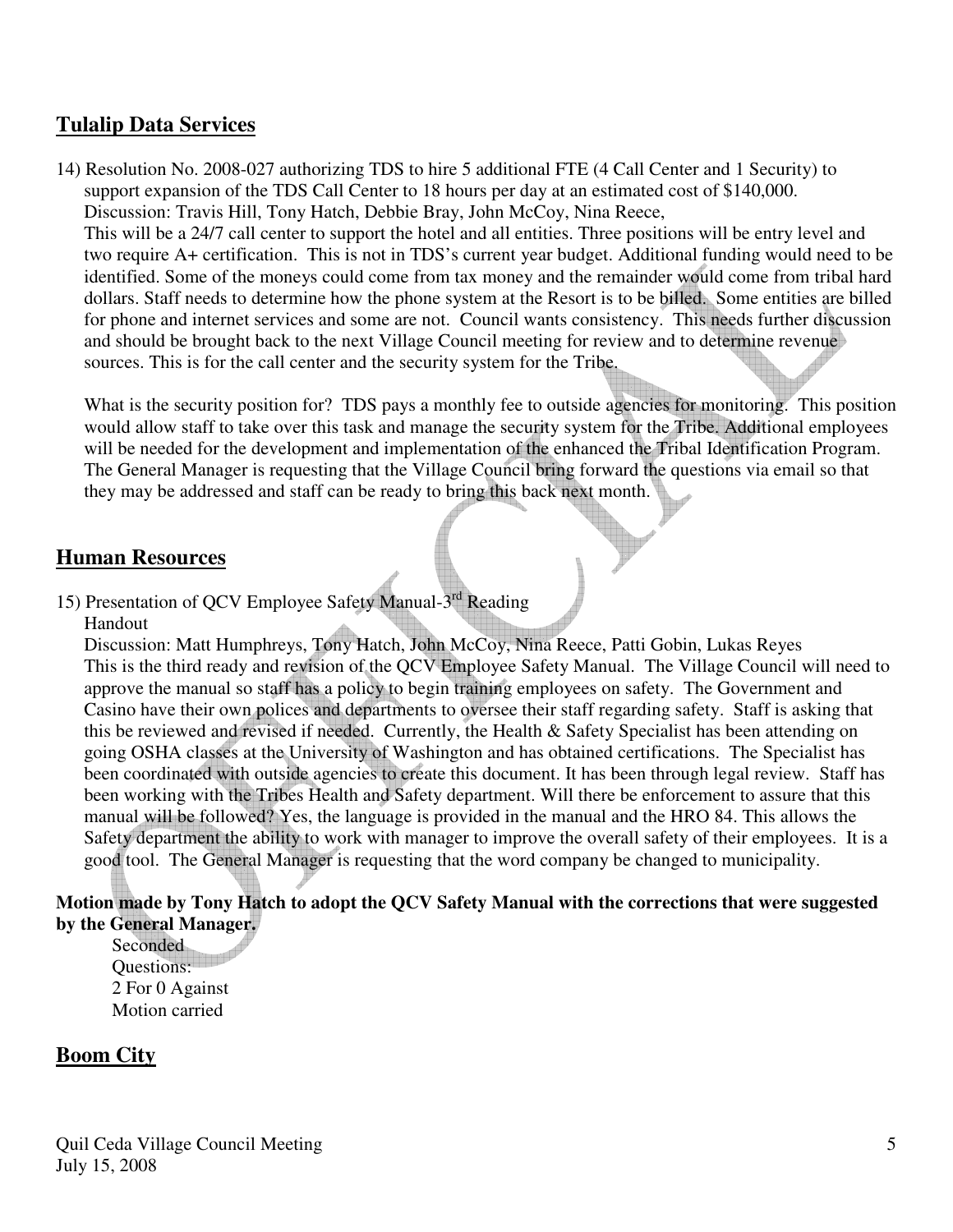#### 16) Electrical Work

 Discussion: Dory Roanhorse, Tony Hatch, John McCoy, Nina Reece, Lukas Reyes, Patti Gobin, Curtis Taylor

 There was electrical work that was performed for the wiring of Boom City. Staff is making the recommendation that the wiring be removed until next year to prevent theft. The wiring was stolen and had to be replaced at a cost of \$20,000. The wire could be stored and re-installed. Could it be buried? It is buried at this time? It would cost about \$10,000 to remove it and \$10,000 to replace it. Where would it be stored at? This would need to be further reviewed. Would this go out to bid? Yes. Staff makes the recommendation to raise the cost to the stand owners and move the site. It is essential that the site be moved to satisfy the Resort customers. The Board of Directors has been reviewing and discussing these issues. We need to be reminded that the site is also used for other activities throughout the year. Alternative security solutions need to be further researched. Could the casino security patrol this area? Staff will do more research and bring this back to the Council. Where is Quil Ceda Village police located at this time? Could they have a modular put at the Boom City site?

Motion made by Tony Hatch to adjourn the meeting at 10:47 a.m.

Minutes approved at the regular Village Council meeting of August 19, 2008